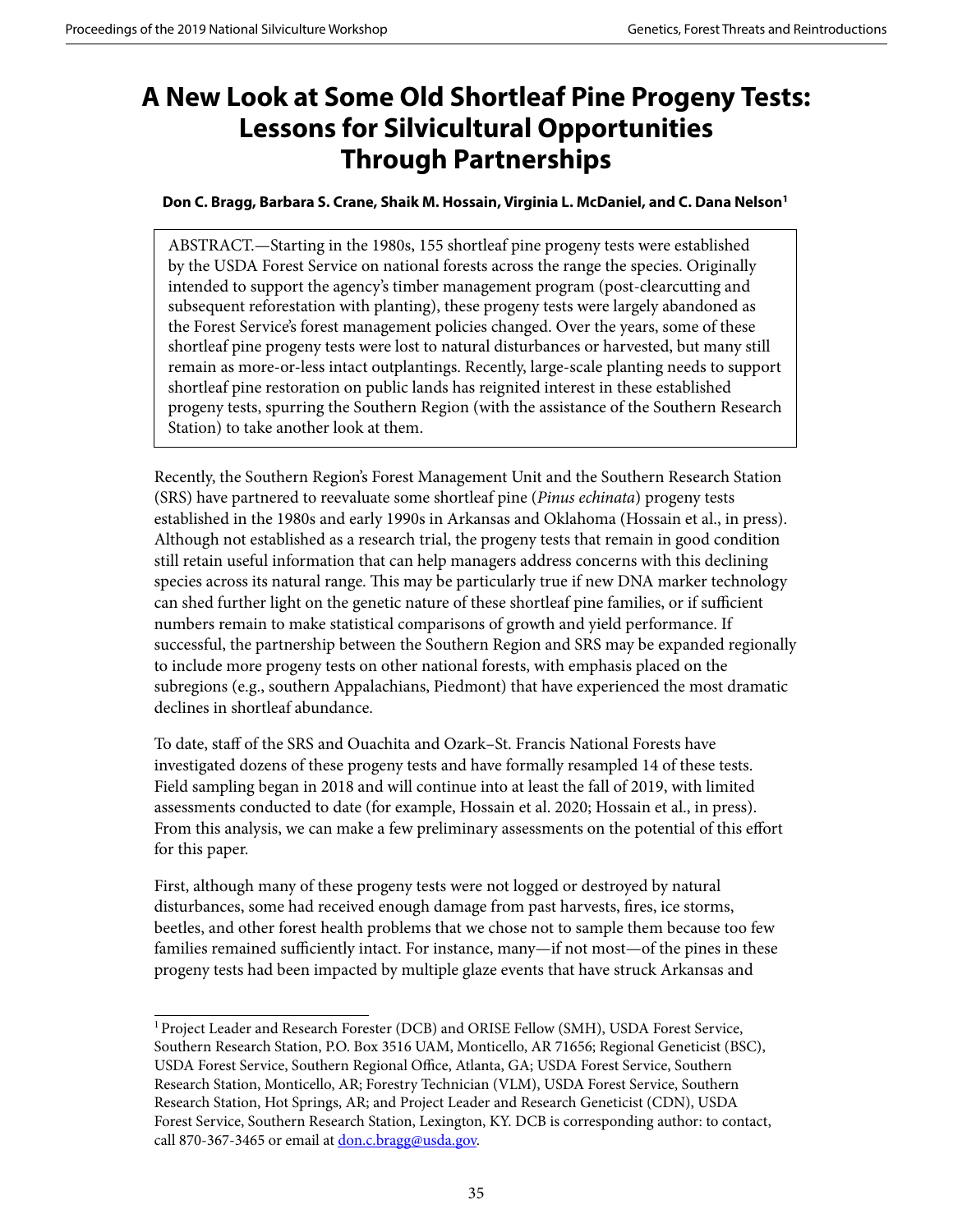Oklahoma in recent decades, causing physical damage to more than 75 percent of all live trees (Hossain et al., in press). This ice damage was substantial enough to affect the quality (form) of the surviving trees and undoubtedly influenced the height performance of most affected individuals, thereby limiting our ability to use height or forking to assess family performance.

Second, while these progeny tests were established following the tree improvement guidelines available at that time (with establishment records, genetic crosses, and planting maps), there are no subsequent management records from these shortleaf pine progeny tests. Hence, we cannot fully reconstruct the decisions after the closure of the tests, nor have we been able to revisit prior analyses (for example, La Farge 1991; Studyvin and Gwaze 2012). Some of the earliest data collected are available in paper form only, and given the sheer volume of records, they cannot readily be reinterpreted. These limitations further constrain our ability to interpret our present-day results. While we will continue to search for this information and attempt to digitize the data as time and resources permit, we will need to ensure that a similar fate does not befall our work.

Finally, it is clear that there are logistical challenges to re-evaluating these progeny tests so long after the initial effort began, which cannot be corrected. However, we still plan to evaluate this effort, as there are few other options for quick answers to questions about which shortleaf pine families are best suited for deployment on the Ouachita and Ozark–St. Francis National Forests. To avoid such logistical challenges in future efforts, partnerships between national forests and research stations need to be better coordinated from the beginning to ensure that large-scale experiments are properly designed, measured, analyzed, monitored, and archived. After all, some large-scale research must be done on national forests, rather than more controlled locations such as established experimental forests. While experimental forests offer a better degree of treatment control, preservation of ongoing studies, and better certainty for the long-term preservation of documentation and data, and their limited spatial extent mean it is not possible to study family performance in progeny tests across the full range of environmental conditions.

## **ACKNOWLEDGMENTS**

We would like to thank all of those who helped (past and present) in the establishment and maintenance of these progeny tests. Ben Rowland, Austin Heffington, and numerous other staff of the Ouachita and Ozark–St. Francis National Forests greatly helped with the coordination and sampling of these shortleaf pine progeny tests.

## **LITERATURE CITED**

- Hossain, S.M.; Bragg, D.C.; McDaniel, V.L. [et al.]. In press a. **Comparison of shortleaf pine families and seed sources in some Ouachita National Forest progeny tests.** In: Proceedings of the 20<sup>th</sup> biennial southern silviculture research conference. Shreveport, LA: Louisiana Tech University (http://forestry.latech.edu/) and USDA Forest Service, Southern Research Station (http://www.srs.fs.usda.gov/) (both accessed February 7, 2020).
- Hossain, S.M.; Bragg, D.C.; McDaniel, V.L. [et al.]. 2020. **A brief history of some shortleaf pine progeny tests in the Ouachita and Ozark National Forests.** In: Nelson, C.D.; Crocker, E.V., eds. Proceedings of the 35th Southern Forest Tree Improvement Conference. Lexington, KY: Southern Forest Tree Improvement Conference (www.sftic.org) (accessed May 5, 2020).